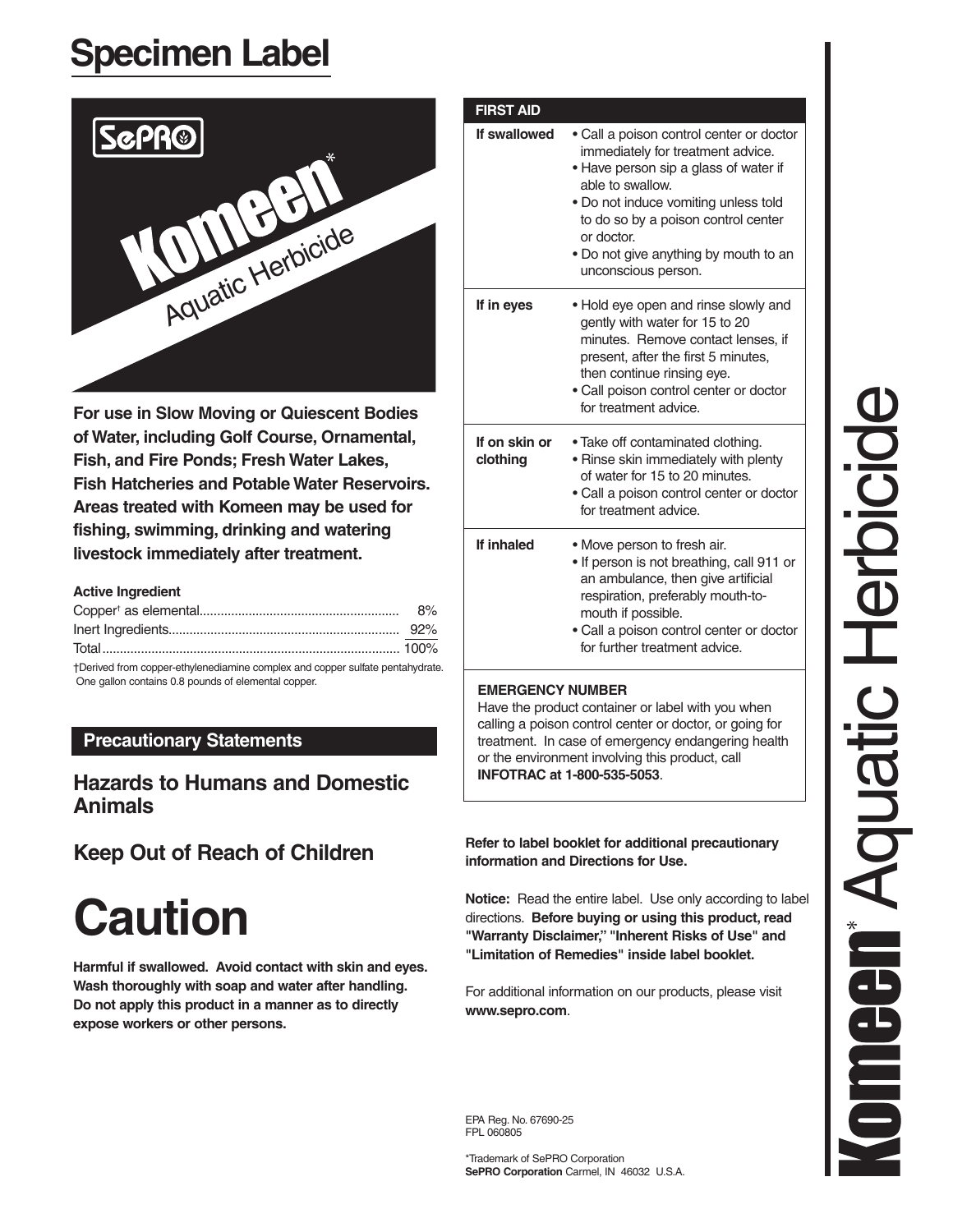#### **Environmental Hazards**

This product may be toxic to fish. Trout and other species of fish may be killed at application rates recommended on this label. Generally, fish toxicity is reduced as water hardness increases. Consult State Fish and Game Agency before applying this product to public waters.

#### **Directions for Use**

It is a violation of Federal Law to use this product in a manner inconsistent with its labeling.

#### **General Information**

Komeen\* provides effective control of Hydrilla (Hydrilla verticillata), Brazilian Elodea (Egeria densa), Southern/Northern Naiads (Najas sp.), Coontail (Ceratophyllum demersum), Common Elodea (Elodea canadensis), Water Lettuce (Pistia stratiotes) and Waterhyacinth (Eichhornia crassipes). Under certain water quality conditions, such as low water hardness, Komeen may also control Eurasian Watermilfoil (Myriophyllum spicatum), Sago Pondweed (Potamogeton pectinatus) and American Pondweed (Potamogeton nodosus). Komeen may be applied to slow moving or quiescent bodies of water including potable water reservoirs and recreation lakes, golf course, ornamental, fish, and fire ponds.

Komeen may be tank mixed with other herbicides, such as fluridone, diquat and endothall for control of a broader weed spectrum (refer to the directions for use for specific directions). Observe all precautions and limitations on the labels of all products used with Komeen.

The effectiveness of Komeen is based upon its penetration into plant tissues; therefore, proper placement of the product is essential. When weeds are actively growing, apply Komeen to the area where the greatest concentration of foliage is located in a manner that will deposit the herbicide on leaf surfaces. The activity of Komeen may be reduced if silt or algae are present in the water or cover the weeds. If algae are present or cover the weeds, the effectiveness of Komeen may be improved by tank mixing with an algaecide, such as K-Tea\*.

Komeen may be applied by aircraft, sprayer or spray boat as a surface spray, as a subsurface spray through weighted hoses, in an invert emulsion, or mixed with a polymer, as appropriate (see specific instructions and use chemicals cleared for application to growing crops). As a surface or subsurface application, Komeen may be applied diluted or undiluted, whichever is most suitable to ensure uniform coverage of the area to be treated.

Komeen requires a minimum of 12 to 24 hours of contact with the target weeds in order to provide effective control. If the treatment has been successful, the aquatic weeds will drop below the surface of the water within 3 to 7 days after treatment. If this effect is not observed, Komeen may be reapplied 10 to 14 days after the initial application. Once weeds drop below the surface, it can take up to 6 weeks to realize the full effect of the treatment.

Undiluted Komeen or concentrations above 1.0 ppm Cu++ may be injurious to crops, grass, ornamentals and other foliage. Do not apply in such a way that the concentrated product comes in contact with crops, ornamentals, grass or desirable plants. Apply only as specified on this label.

In areas heavily infested with aquatic weeds or if water temperature is high, treatment can result in oxygen loss from decomposition of dead vegetation, which can cause fish suffocation. To minimize this hazard, do not treat more than 1/2 of the water body in a single operation. Add only enough Komeen for the actual area being treated. Wait 10 to 14 days before treating the remaining area. Begin treatment along the shore and proceed outward in bands to allow fish to move into untreated areas.

#### **Water Use Restrictions**

If treated water is a source of potable water, the residue of copper must not exceed 1 ppm.

#### **Application rates for aquatic weed control in quiescent or slow moving water**

| <b>Weed Pest</b>                                  | Copper Level<br><b>Required for</b><br>Control (ppm)** |
|---------------------------------------------------|--------------------------------------------------------|
| Hydrilla verticillata (Hydrilla)                  | $0.75 - 1.0$                                           |
| Suppression of                                    |                                                        |
| Eichhornia crassipes (Waterhyacinth)              | $0.75 - 1.0$                                           |
| Egeria densa (Brazilian Elodea)                   | $0.50 - 0.75$                                          |
| Najas sp. (Southern/Northern Najads)              | $0.50 - 1.0$                                           |
| Ceratophyllum demersum (Coontail)                 | $0.50 - 1.0$                                           |
| Elodea canadensis (Common Elodea)                 | $0.50 - 1.0$                                           |
| Myriophyllum spicatum (Eurasian Watermilfoil)***  | $0.75 - 1.0$                                           |
| Potamogeton pectinatus (Sago Pondweed)***         | $0.75 - 1.0$                                           |
| <i>Potamogeton nodosus</i> (American Pondweed)*** | $0.75 - 1.0$                                           |
| Pistia stratiotes (Water Lettuce)                 | $0.75 - 1.0$                                           |

\*\* Use lower rate in light infestations and higher rate for heavier infestations. \*\*\*Control only in low water hardness.

**Do not apply more than 1.0 ppm copper.**

#### **Application Rate Calculation**

For large bodies of water, determine the size (in acres) and the average depth (in feet) of the area to be treated. Application rates are calculated by using the following formula to obtain the appropriate copper concentration:

Desired Concentration of Cu++ (ppm) x Average Depth of Water (feet) X 3.34 = Gallons of Komeen Per Surface Acre

To calculate the area and average depth of a lake or pond, use the following formulas. All measurements (length, width, radius, depth) should be in feet.

Area of a square or rectangle (ft<sup>2</sup>) = length x width

Area of a circle (ft<sup>2</sup>) = radius x radius x 3.14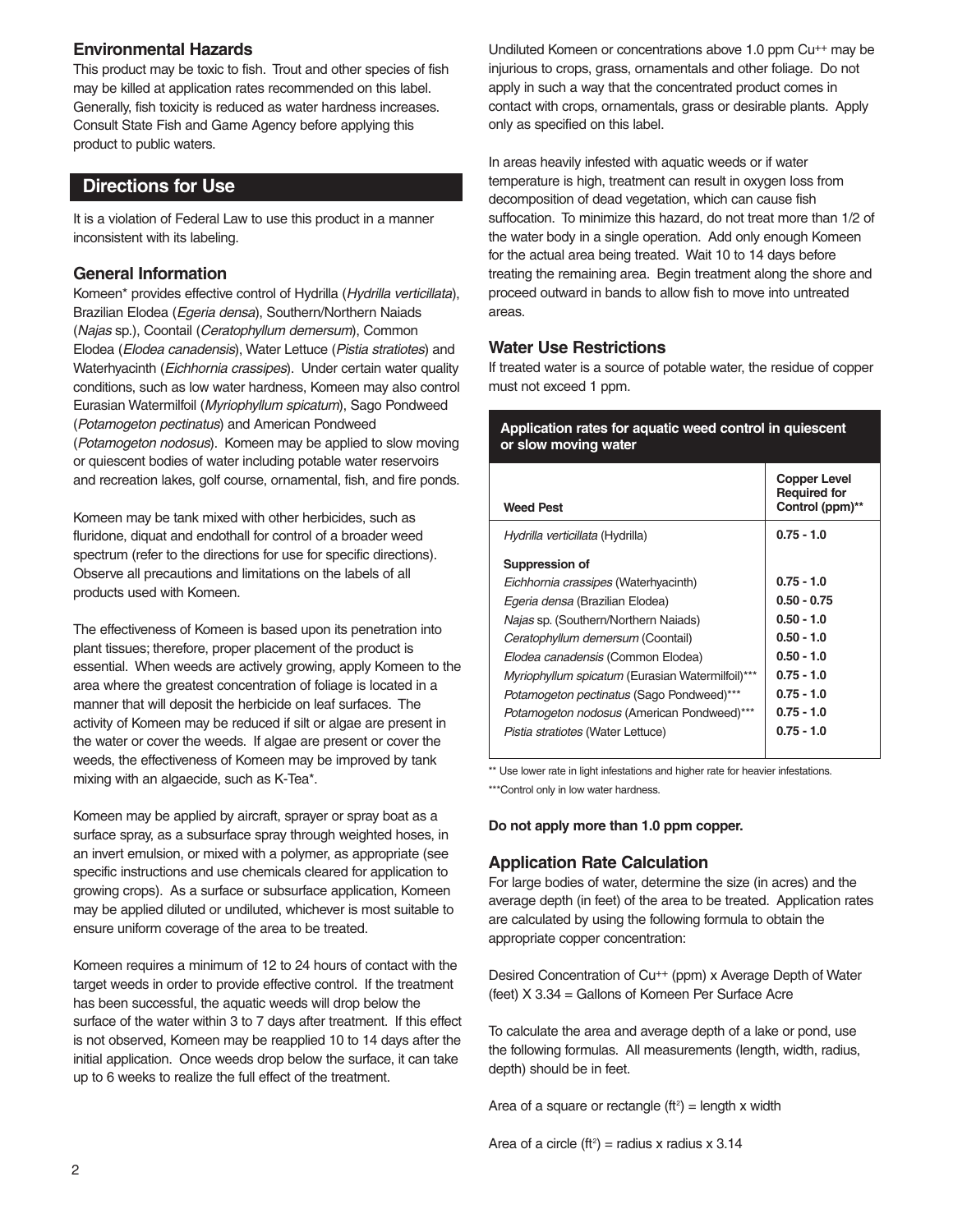Average Depth (ft) = sum of all depth measurements  $\div$  number of measurements

The more measurements taken, the more accurate the average depth will be.

- 1 gallon = 4 quarts or 8 pints or 16 cups or 128 fluid ounces
- 1 quart = 2 pints or 4 cups or 32 fluid ounces

1 acre =  $43,560$  square feet

1 acre-foot =  $43,560$  cubic feet =  $325,762$  gallons =  $2,720,000$ pounds

| Average water depth of<br>treatment site (feet) | Gallons of Komeen per surface acre to<br>achieve the desired copper concentration |            |           |
|-------------------------------------------------|-----------------------------------------------------------------------------------|------------|-----------|
|                                                 | $0.5$ ppm                                                                         | $0.75$ ppm | $1.0$ ppm |
| 1                                               | 1.7                                                                               | 2.5        | 3.3       |
| $\overline{2}$                                  | 3.3                                                                               | 5.0        | 6.7       |
| 3                                               | 5.0                                                                               | 7.5        | 10.0      |
| 4                                               | 6.7                                                                               | 10.0       | 13.4      |
| 5                                               | 8.4                                                                               | 12.5       | 16.7      |
| 6                                               | 10.0                                                                              | 15.0       | 20.0      |
| 7                                               | 11.7                                                                              | 17.5       | 23.4      |
| 8                                               | 13.4                                                                              | 20.0       | 26.7      |
| 9                                               | 15.0                                                                              | 22.5       | 30.1      |
| 10                                              | 16.7                                                                              | 25.1       | 33.4      |

For smaller bodies of water, determine the size (in square feet) and the average depth (in feet) of the area to be treated.

| Average water depth of<br>treatment site (feet) | Fluid ounces of Komeen 1,000 square feet to<br>achieve the desired copper concentration |            |           |
|-------------------------------------------------|-----------------------------------------------------------------------------------------|------------|-----------|
|                                                 | $0.5$ ppm                                                                               | $0.75$ ppm | $1.0$ ppm |
| 1                                               | 5.0                                                                                     | 7.5        | 10.0      |
| $\overline{2}$                                  | 10.0                                                                                    | 15.0       | 20.0      |
| 3                                               | 15.0                                                                                    | 22.5       | 30.0      |
| 4                                               | 20.0                                                                                    | 30.0       | 40.0      |
| 5                                               | 25.0                                                                                    | 37.5       | 50.0      |
| 6                                               | 30.0                                                                                    | 45.0       | 60.0      |
| $\overline{7}$                                  | 35.0                                                                                    | 52.5       | 70.0      |
| 8                                               | 40.0                                                                                    | 60.0       | 80.0      |
| 9                                               | 45.0                                                                                    | 67.5       | 90.0      |
| 10                                              | 50.0                                                                                    | 75.0       | 100.0     |

#### **Methods of Application**

#### **Do not allow spray to drift.**

#### **SPRAY BOAT**

**Surface Application:** Surface applications may be made near shorelines or in shallow water (4 feet or less).

**Subsurface Application:** In deep water (4 feet or more), make a subsurface application of Komeen\* at recommended rates through weighted trailing hoses where the greatest concentration of foliage exists, and where deposit on leaf surfaces will be assured. Do not drag hoses on the bottom.

**Invert Application:** Komeen will invert easily using either tank mix or bi-fluid mixer techniques. Invert applications should be made through weighted hoses dragged below the surface of the water. The invert emulsion will form tiny droplets that will adhere to the submerged vegetation and release the herbicide in close proximity to the plant. Do not drag hoses on the bottom.

The emulsifier should release Komeen at a rate fast enough to be quickly absorbed by the plant tissue but not so fast that it can be washed away from the treatment area. The invert emulsion should have a heavy viscous consistency much like mayonnaise.

Apply Komeen in an appropriate invert system. The ratios given below should be used only as a guide in the preparation of a Komeen invert emulsion. It is best to test the invert system to be used prior to application to ensure proper results. The tightness and weight of the invert may be altered by slight changes in the suggested ratios.

#### **Approximate ratios for tank mix systems:**

80 gallons water : 3 gallons invert oil : 8 gallons Komeen.

#### **Approximate ratios for bi-fluid mixer systems:**

60 gallons water : 3 gallons invert oil : 16 gallons Komeen.

In areas of heavy weed growth, invert application may produce a streaking effect due to localized control where the hoses were drug. For such areas, a direct application is preferred. Repeating an application of Komeen to a treated area within a short time after the first treatment may not increase effectiveness.

**Polymer Application (Except CA):** A polymer may be added to Komeen or a Komeen/water premix to improve sinking, deposition and retention of the spray. Consult the manufacturer's recommendations regarding the use of a polymer for improved aquatic weed control.

#### **SPRAY EQUIPMENT**

**Direct Surface Application:** Surface application may be effective near shorelines or in shallow water.

**Polymer Application (Except CA):** Apply the recommended rate of Komeen in 100 to 400 gallons of total spray solution per surface acre. Add the recommended rate of sinking agent to the spray solution. Maintain constant agitation during addition of the polymer and continue through application. The polymer adheres to Komeen and forms strings that sink and stick to the aquatic vegetation. When treating slow moving water, the spray rig should move at a slow pace (4 to 5 mph) counter to the flow of water. Apply the spray solution to the area of densest foliage.